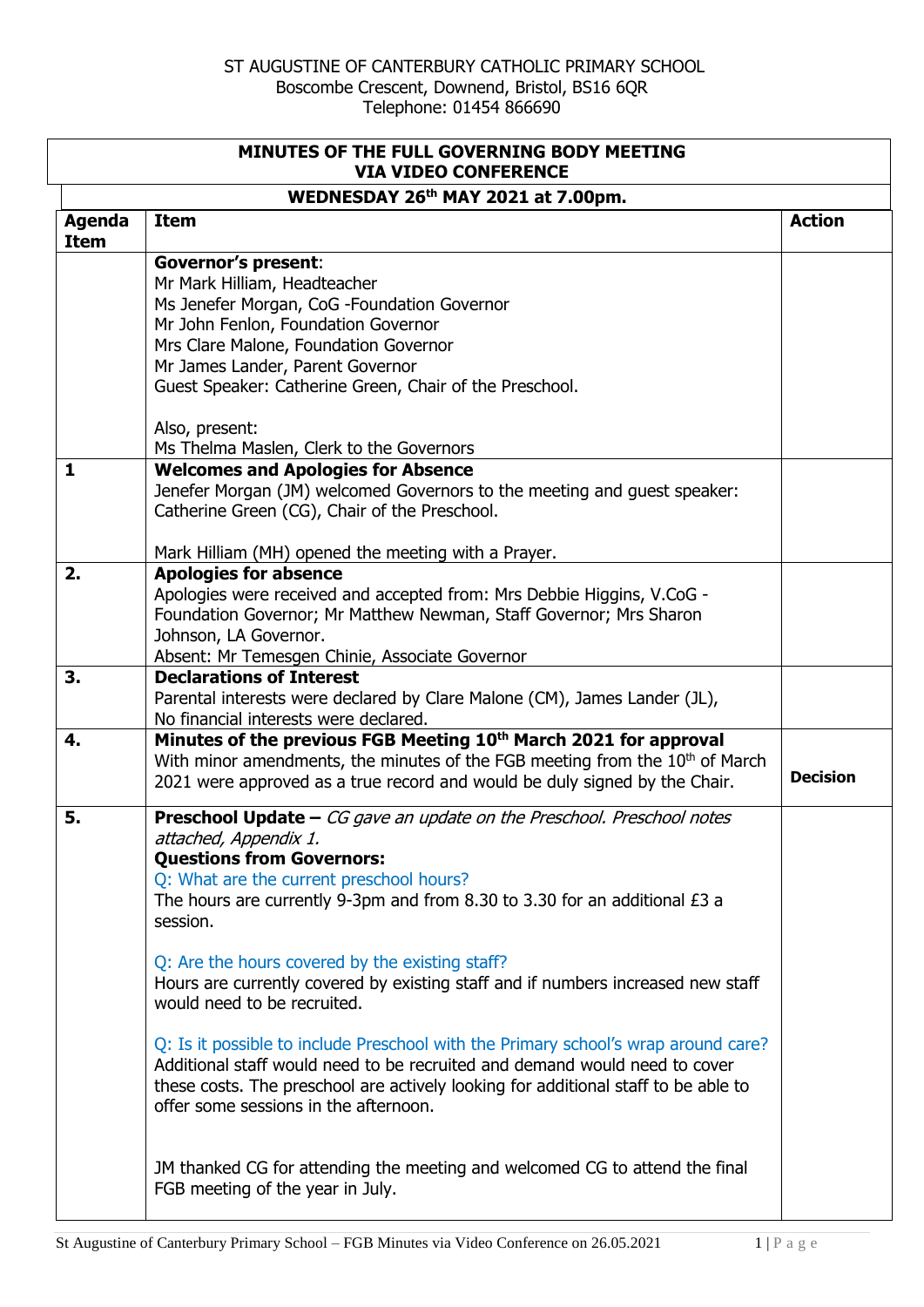| <b>Agenda</b><br><b>Item</b> | <b>Item</b>                                                                                                                                                                                                                                                                                                       | <b>Action</b>   |
|------------------------------|-------------------------------------------------------------------------------------------------------------------------------------------------------------------------------------------------------------------------------------------------------------------------------------------------------------------|-----------------|
|                              | CG left the meeting 7.30pm                                                                                                                                                                                                                                                                                        |                 |
|                              | Q: Could the pre-school provide a limited, settling-in period offering to working<br>parents, from our school and others, to look after new Reception children during<br>the hours when they would not be in school?<br>This is to be posed to the Preschool.                                                     |                 |
|                              | With regard to interactions between the Primary school and Preschool, CM noted<br>in normal times the Preschool attended the Primary school nativity plays and visa-<br>versa. Also, in the past a teddy bears picnic was arranged with the Preschool and<br>the Primary school Reception children.               |                 |
| 6.                           | <b>Matters arising from previous Meetings &amp; Action Log</b><br>The action log was updated during the meeting and would be amended and<br>distributed with the minutes. For matters arising from previous meetings, refer to<br>the Action Log                                                                  |                 |
| 7.                           | <b>Budget Approval</b>                                                                                                                                                                                                                                                                                            |                 |
|                              | The budget for 2021/22 to be submitted is non-balanced with a deficit of<br>£11,676. At the Finance meeting the Committee agreed a budget deficit of<br>£4,682.00. Since that meeting, proposed staff pay rises (received from<br>Government) were added into the budget which resulted in the increased deficit. |                 |
|                              | CM confirmed the Finance Committee reviewed the budget over two meetings<br>and reviewed the income and expenses (line by line) to see what could be<br>omitted or reduced.                                                                                                                                       |                 |
|                              | The deficit is caused by a number of factors, namely:<br>Lower than expected pupil numbers in Reception for 2021/2022<br>A slower recovery from COVID than we had hoped which impacts the<br>income we will generate from wrap around care (as an example)                                                        |                 |
|                              | MH and JM attended a meeting with representatives from the LA and Diocese to<br>discuss the budget. It was suggested the Governors' request an extension to the<br>current recover plan submitted to the LA, and time to devise and submit a new<br>recovery plan.                                                |                 |
|                              | All governors present <b>approved</b> the budget 2021/22.                                                                                                                                                                                                                                                         | <b>Decision</b> |
|                              | Action: JM/MH/CM - A letter needs to be drafted and sent to the Local Authority<br>along with the Budget Approval. JM noted she will request an extension to the<br>recovery plan and the intention is to produce a new recovery plan within 6<br>months.                                                         | JM/MH/CM        |
|                              | JL left the meeting at 8:05pm                                                                                                                                                                                                                                                                                     |                 |
| 8.                           | <b>Review of GDP</b><br>JM went through the actions on the GDP with Governors and updated the plan,<br>via rag rating, during the meeting.                                                                                                                                                                        |                 |
|                              | MH informed Governors he had interest from a Parent to become a Governor.<br>MH will forward her details to JM for an initial discussion and would supply<br>documents for the position.                                                                                                                          |                 |
|                              | Action: JM will contact Bernadette to advise the school are actively looking for<br>Governors and to place advert in their Church Bulletin.                                                                                                                                                                       | <b>JM</b>       |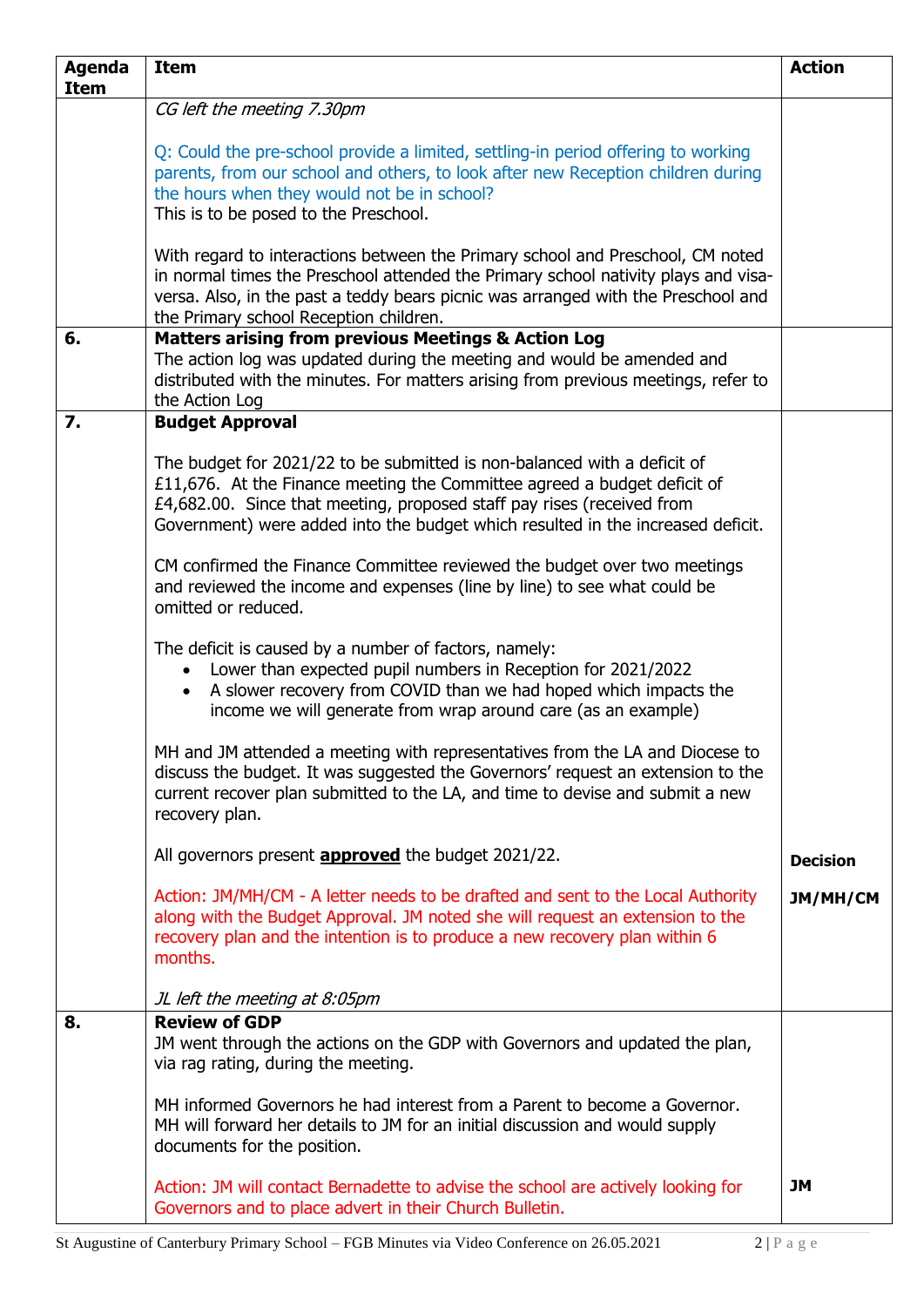| <b>Agenda</b><br><b>Item</b> | <b>Item</b>                                                                                                                                                                                                                                                                                                                                                                                                                                           | <b>Action</b> |
|------------------------------|-------------------------------------------------------------------------------------------------------------------------------------------------------------------------------------------------------------------------------------------------------------------------------------------------------------------------------------------------------------------------------------------------------------------------------------------------------|---------------|
|                              | Action: JM to contact Tem to discuss courses for his induction with the Dioceses<br>and the Local Authority.                                                                                                                                                                                                                                                                                                                                          | JM            |
|                              | Action: JM to enquire if Safeguarding training can be provided for our FGB by the<br>LA (a separate training)                                                                                                                                                                                                                                                                                                                                         | <b>JM</b>     |
|                              | <b>Training Log</b><br>JF has completed the Safeguarding Training run by South Glos.                                                                                                                                                                                                                                                                                                                                                                  |               |
| 9.                           | Headteacher Report - The HT Report was distributed prior to the meeting. No<br>questions were forward to MH regarding his report.                                                                                                                                                                                                                                                                                                                     |               |
|                              | Reopening Guidance from the Local Authority<br>MH has been following all the guidance from the Local Authority and DfE.                                                                                                                                                                                                                                                                                                                               |               |
|                              | MH informed Governors there will be 3 families from Hong Kong coming to St<br>Augustines and a few children will be leaving for valid reasons.                                                                                                                                                                                                                                                                                                        |               |
|                              | Health and Safety<br>The perimeter fence has been erected.<br>Gates have now been fitted with automatic closing and magnetic locks, plus<br>keypad/intercom entry.<br>Roof leak in disabled toilet $-$ ME will contact the roofing contractors.<br>$\bullet$<br>Risk assessment not altered due to change in government roadmap post<br>$\bullet$<br>17/5/21. LA advice is to retain protocols unless there is a good rationale for<br>changing them. |               |
|                              | Safeguarding<br>Safeguarding was discussed in detail, but it not included here for<br>confidentiality reasons                                                                                                                                                                                                                                                                                                                                         |               |
|                              | Marketing<br>MH has distributed leaflets to all preschools in the area.                                                                                                                                                                                                                                                                                                                                                                               |               |
|                              | Admissions 2021/22<br>There are currently 22 children expected in Reception in September 2021.                                                                                                                                                                                                                                                                                                                                                        |               |
|                              | <b>Staffing</b><br>MH gave a summary of the staffing changes within the school.                                                                                                                                                                                                                                                                                                                                                                       |               |
|                              | Behaviour<br>A claim of an incident of bullying was discussed as well as the action taken.                                                                                                                                                                                                                                                                                                                                                            |               |
|                              | In addition to the submitted HT report, MH raised the proposed objection to the<br>proposed Lyde Green expansion. The Governors fully support the objection being<br>made on the basis that there is existing capacity at schools in the area.                                                                                                                                                                                                        |               |
| 10.                          | <b>Partnership update</b><br>JM noted the Camino MAT is moving forward and discussed the latest information<br>from the Diocese and what is expected from the schools.                                                                                                                                                                                                                                                                                |               |
|                              | The Diocese is looking for governors to join 5 working groups to continue the<br>MAT discussions.                                                                                                                                                                                                                                                                                                                                                     |               |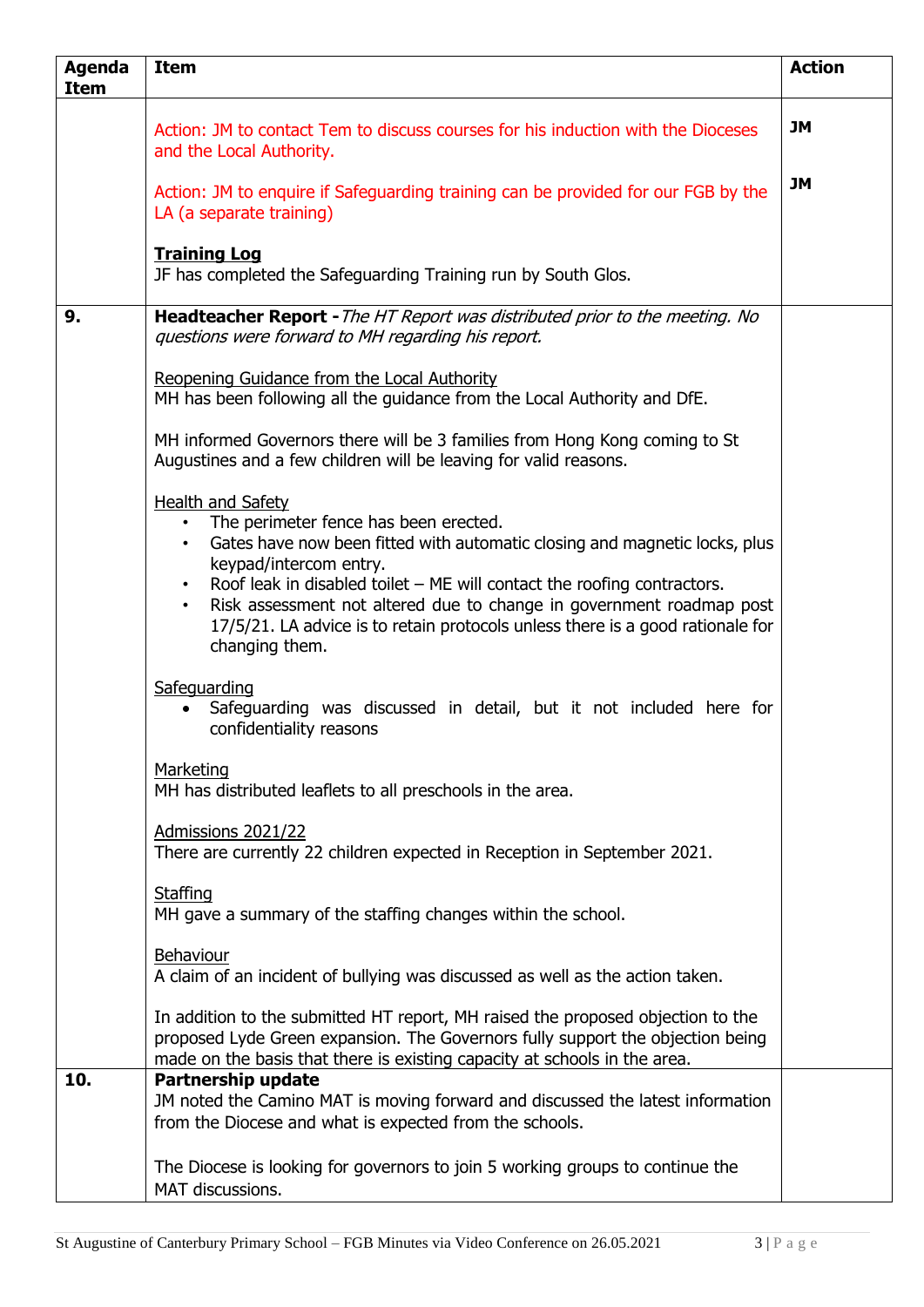| <b>Agenda</b> | <b>Item</b>                                                                                                 | <b>Action</b>        |
|---------------|-------------------------------------------------------------------------------------------------------------|----------------------|
| <b>Item</b>   |                                                                                                             |                      |
|               | JF/JL & JM have agreed to join one of the working groups to ensure the interests                            |                      |
|               | of the school are represented.                                                                              |                      |
| 11.           | <b>Policies for Approval</b>                                                                                |                      |
|               | 11.1 Medical Needs Policy                                                                                   |                      |
|               | Approved and ratified by the FGB. Next review date 26.05.2022                                               | <b>Decision</b>      |
|               |                                                                                                             |                      |
|               | 11.2 Data Protection Policy                                                                                 |                      |
|               | Changes being:                                                                                              |                      |
|               | Brexit - EU GDPR to UK GDPR<br>$\bullet$                                                                    |                      |
|               | ICT security policy under point $8 -$ to be changed to eSafety Policy<br>$\bullet$                          |                      |
|               | Freedom of information Policy $-$ JM to confirm with ME when this policy<br>$\bullet$                       |                      |
|               | will be sent to FGB for ratification                                                                        |                      |
|               | Subject access requests and data protection complaints must be sent to<br>$\bullet$<br>MH.                  |                      |
|               | Data protection officer $-$ person to be named                                                              |                      |
|               | Approved and ratified by the FGB. Next review date 26.05.2022                                               | <b>Decision</b>      |
|               |                                                                                                             |                      |
|               | 11.2a DPIA                                                                                                  |                      |
|               | Assessment needs to be completed before any initiative is agreed.                                           |                      |
|               | Q: Who signs off the DPIA and where is this document is stored? C/F                                         | <b>Decision</b>      |
|               | Approved and ratified by the FGB. Next review date 26.05.2022                                               |                      |
|               | 11.2b Records Retention Policy                                                                              |                      |
|               | Error in the table of contents to be amended                                                                |                      |
|               | Remove Integra details at the bottom of each page                                                           | <b>Decision</b>      |
|               | Approved and ratified by the FGB. Next review date 26.05.2022                                               |                      |
|               | <b>11.2c Information Security Incident Procedures</b>                                                       |                      |
|               | Error in the table of contents to be amended                                                                |                      |
|               | Section 5 to be updated with relevant policies                                                              | <b>Decision</b>      |
|               | Approved and ratified by the FGB. Next review date 26.05.2022                                               |                      |
|               | <b>11.2d</b> Subject Access Request                                                                         |                      |
|               | Error in the table of contents to be amended                                                                |                      |
|               | Approved and ratified by the FGB. Next review date 26.05.2022                                               | <b>Decision</b>      |
|               | 11.3 Equalities Policy                                                                                      |                      |
|               | Governors agreed this was a worthwhile policy to update and include with our                                |                      |
|               | policies. A possible title to consider: Diversity and Inclusiveness policy                                  | <b>MH</b>            |
|               | MH to edit and submit for approval at a later stage                                                         |                      |
| 12.           | <b>Operating Plan Meeting Dates Approval</b>                                                                |                      |
|               | Action: The meeting dates were reviewed, and TM will make amendments and                                    | <b>Clerk</b>         |
|               | forward to JM.                                                                                              |                      |
| 13.           | <b>AOB</b>                                                                                                  |                      |
| 13.1          | 50 <sup>th</sup> Birthday Celebrations                                                                      |                      |
|               | JF updated Governors on the birthday celebrations - ongoing.                                                |                      |
| 13.2          | <b>Governing Board Self-evaluation</b>                                                                      | <b>FGB</b><br>Agenda |
|               | C/F for the next meeting.                                                                                   |                      |
| 13.3          | FGB Strategy session and end of year get together<br>Action: JM will send some dates to Governors to agree. |                      |
|               |                                                                                                             |                      |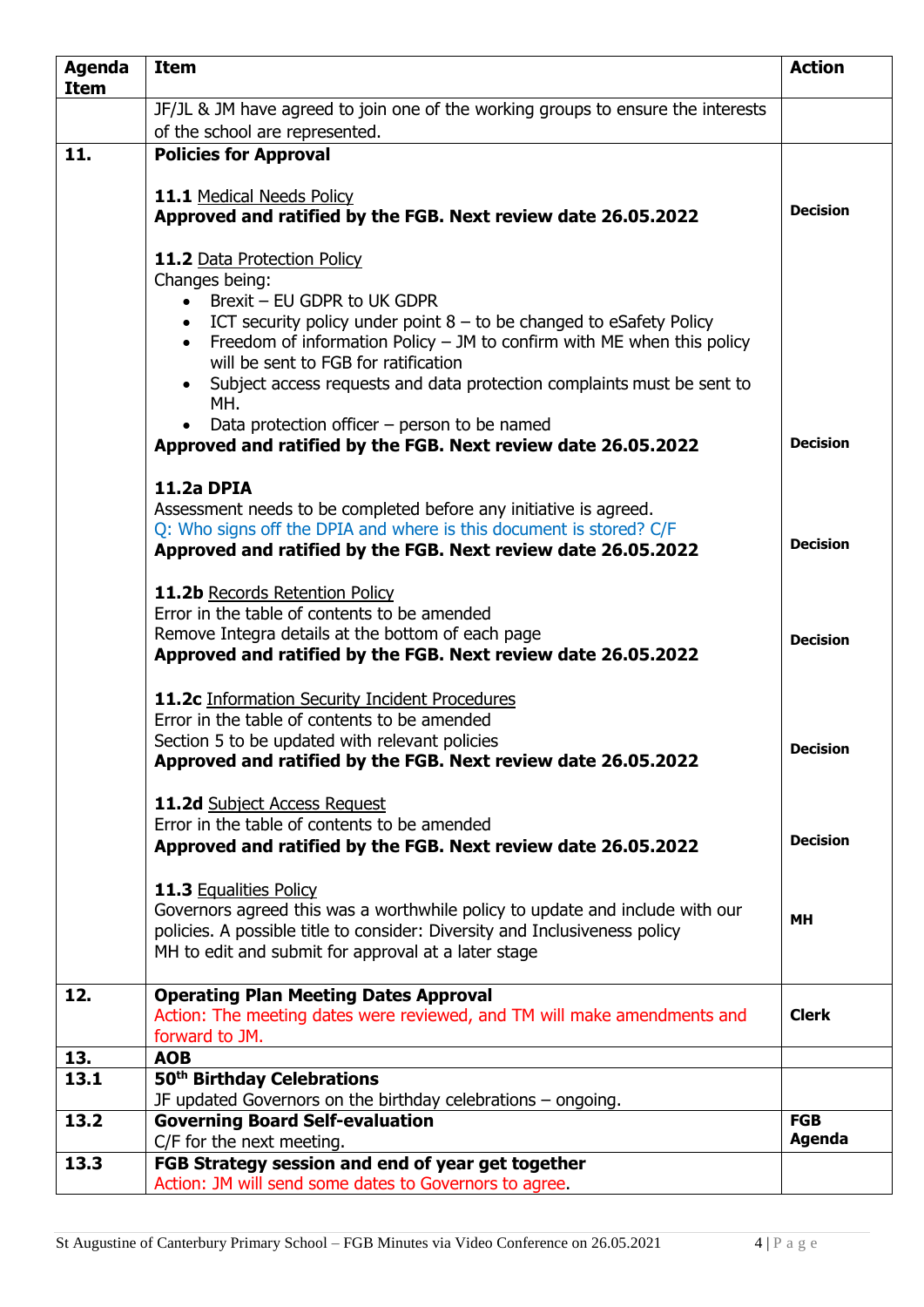| <b>Agenda</b><br><b>Item</b> | Item                  | <b>Action</b> |
|------------------------------|-----------------------|---------------|
| 14.                          | <b>Closing Prayer</b> |               |

Meeting closed at 10.00pm.

Signed:  $\overline{\phi}$  ORGAN Date: 14 July 2021

## **Appendix 1**

Background report re. St Augustine of Canterbury Preschool. Presented to St. Augustine of Canterbury Primary School Governing Body Wednesday 26<sup>th</sup> May 2021 by Catherine Green, Preschool Chairperson.

The pre-school began in 1981 when it was set up by a nun on parish land, for the children to play together before starting school. It was intended as a charity run, affordable pre-school, supported by the Church. The school expanded in 1999, and the pre-school needed to be relocated as a result. Father Bernard paid for a new building – the current terrapin-style one we are still using today.

The preschool building was placed on the local authority owned playing fields, but there was no land lease agreement made. The informal contract written at the time, stated the building was to be used as a pre-school only, and as part of the rent agreement, the parish would pay the utilities and for any repairs when needed.

Over the years, there have been discussions regarding an extension, a move to alternative accommodation and a new permanent building. All of these were decided to be either inappropriate, or unachievable until the land lease agreement had been formalised with the Local Authority.

In case you were not aware, but the Preschool is run as a registered charity, and by law is required to have a committee to oversee matters. This includes its finances and to ensure the setting adheres to the Early Years Foundation Stage curriculum.

Our constitution states there must be a minimum of 5 committee members in order for the preschool to remain open. 60% of these members need to be parents of children at the preschool. Naturally as children progress to school, members have to leave and so the committee tends to have a high turnover.

I understand it is likely the preschool came onto the school radar as a concern around this time last year, when our then manager recommended the preschool close, due to an 1) inadequate and unsafe building, 2)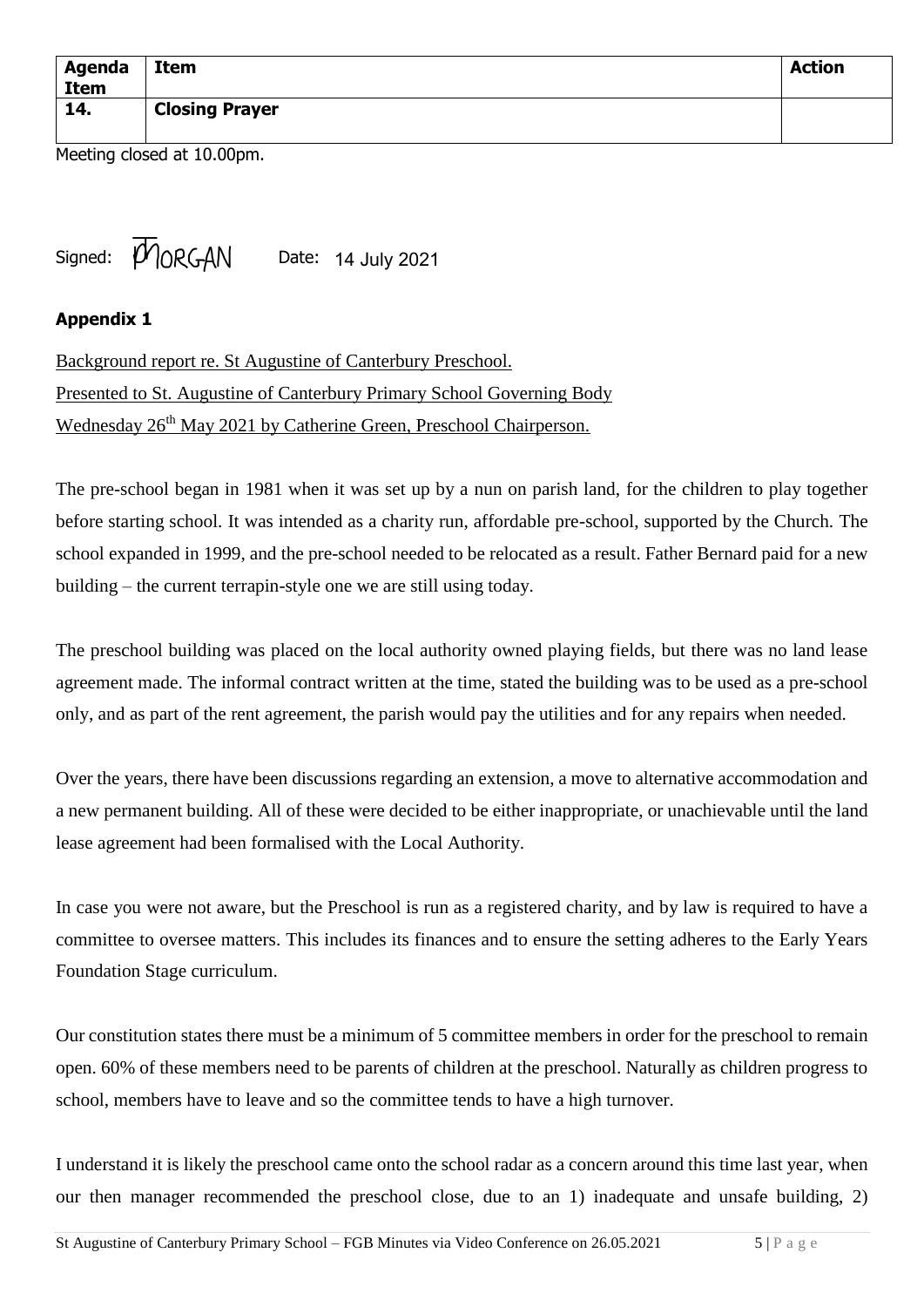recruitment problems and 3) a falling intake. This came as a surprise to the committee, who were divided in their views, but as some of the points she had raised led us to question the quality of provision, it was decided necessary to enter a consultation phase. This was the point we discussed the situation with preschool staff, the School, the Governing body, the Parish, Diocese, Early Years Alliance, and their Legal team.

To cut a long story short, we were required to hold an extraordinary general meeting last July. As a charity, each family with a child at the preschool has voting rights on major decisions such as this. Once they had heard the concerns we had been presented with, and their implications; each family voted as to whether the preschool should remain open - more than 2/3 of then considered that it should.

During this academic year a lot of work has gone into addressing the problems which prompted the whole consultation phase in the first place.

Firstly, the preschool building – we are still no closer to gaining the land lease agreement, but we really aren't in a position to chase a new building at the moment anyway. With huge thanks to Fr Frank & Bernadette, we have gained 2 extra rooms and the extra space desperately needed by converting the flat at the back of the church hall. The diocese agreed to this temporary change of use, thus giving staff the necessary office space to work and store information securely. It has also provided storage space, allowing the large cupboard in the main building to be converted into a proper nappy changing area. There is also a second room giving scope to spilt age groups for focussed group work or create a sensory room to benefit SEND pupils.

The Parish have also carried out essential repairs to the building, it is currently sound, safe for children to occupy, and the roof has been sealed and is finally watertight. Staff & committee volunteers redecorated part of the building last August and now the roof is sealed we are looking forward to further improving the learning environment by to doing the same in the main playroom.

Despite having been advised the Preschool had historically had difficulty in recruiting, we have successfully replaced the members of staff who were intending to leave. We have new manager and Deputy, and we've also appointed 2 new members of relief staff.

We are also benefitting from a closer relationship with the South Gloucestershire Early years team, their support, training, and resources. I understand this support had not been previously utilised to its full potential and view this as positive thing moving forwards.

Our intake continues to be a concern. Although numbers have increased during the year, we have less children currently on roll compared to this time last year, therefore the session uptake and resulting income is lower.